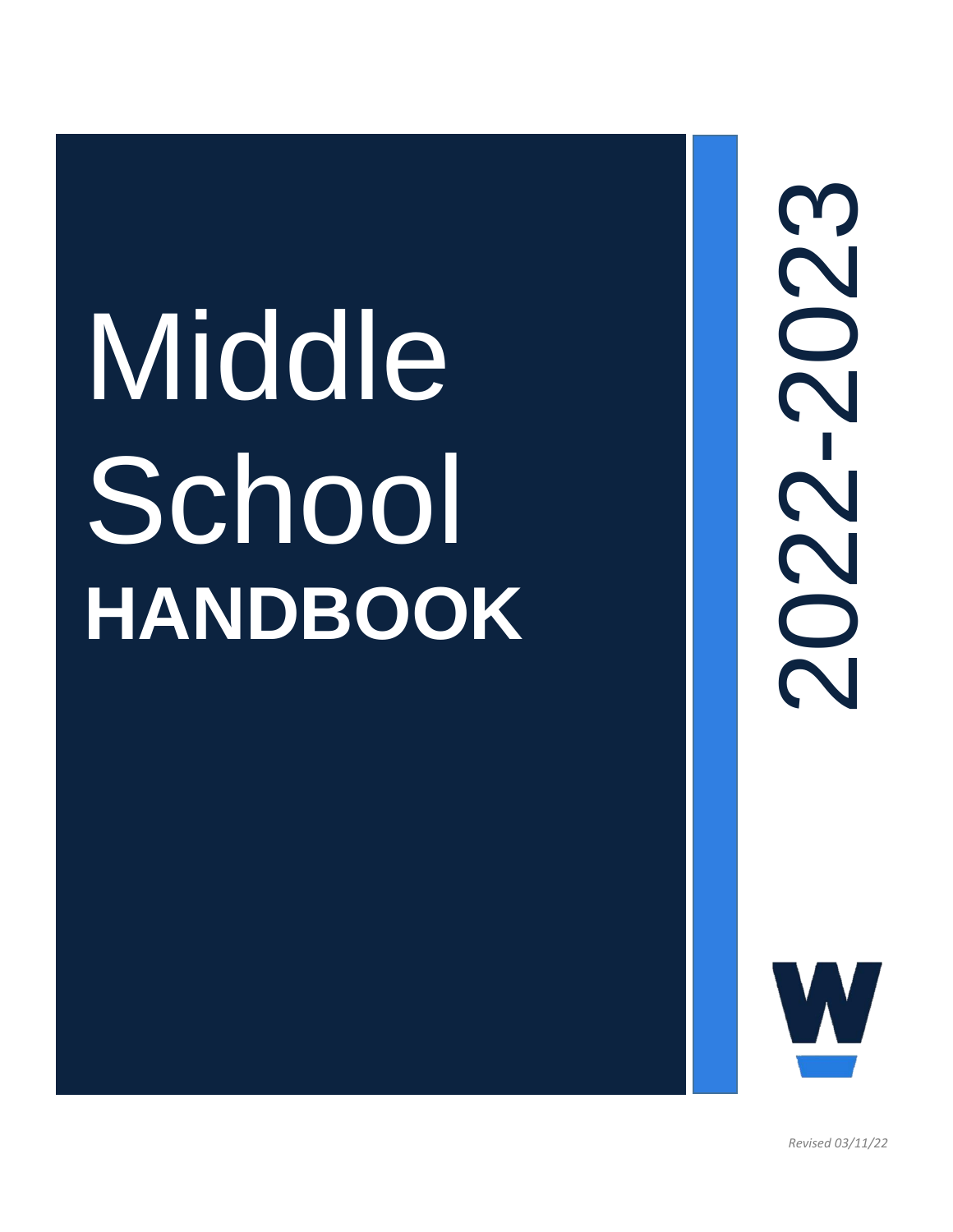# **Table of Contents**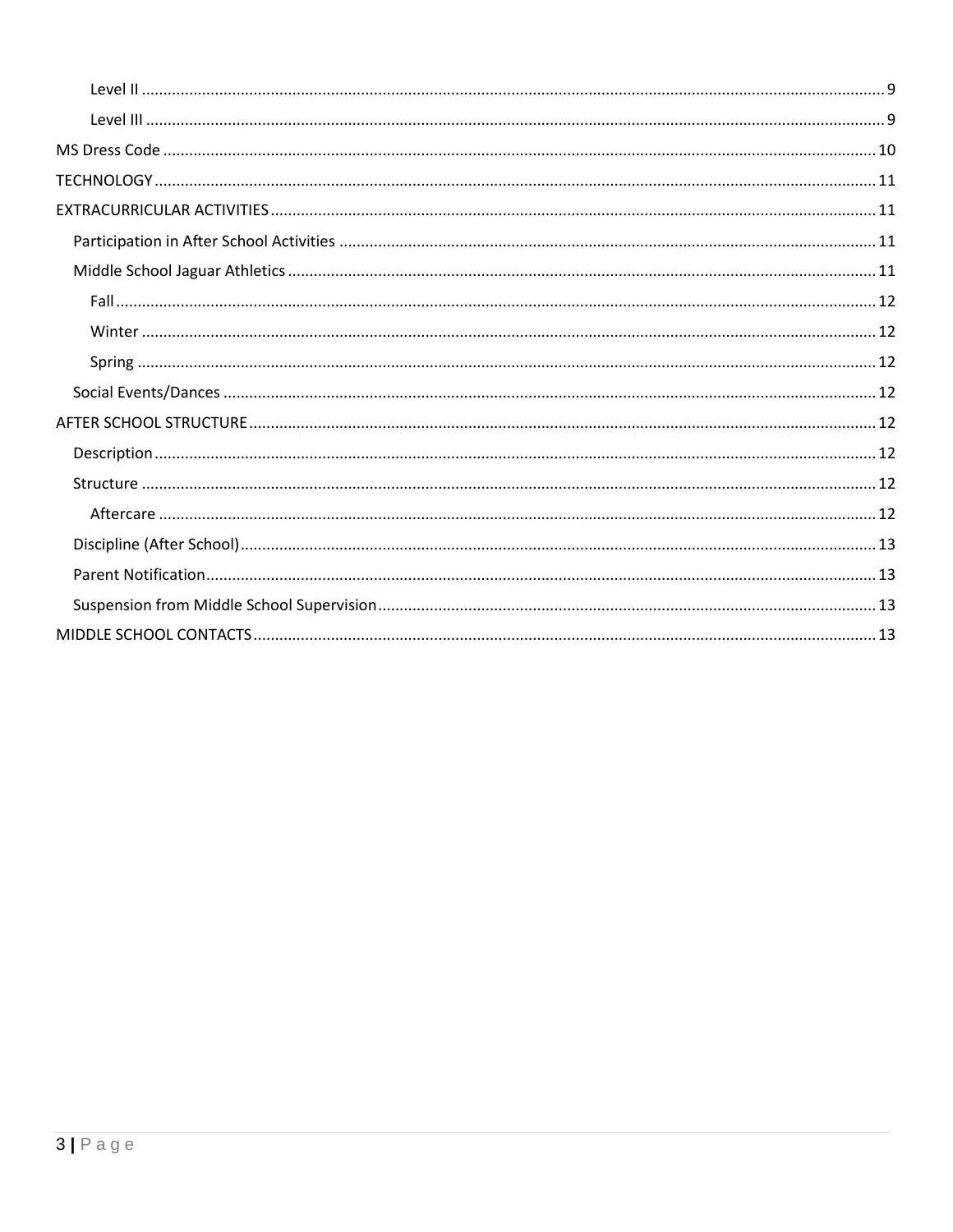# <span id="page-3-0"></span>**GENERAL INFORMATION**

# <span id="page-3-1"></span>**Attendance**

Middle school will officially begin with morning meeting at 8:25 a.m. Students are still welcome to arrive earlier to meet with teachers as needed. When a child will be absent, parents are asked to either enter their child's attendance in Veracross or call/email the Middle School's Administrative Assistant by 8:30 a.m. Students must log all late arrivals and/or early dismissals into the school designated attendance system. If they arrive without a note from an adult or the school has not otherwise been notified of their late arrival, their attendance will be marked as an unexcused tardy. It is important to note that students are not permitted to directly notify the school of attendance related concerns.

If a student becomes ill while at school, they must go to the nurse's office. If necessary, the nurse will call the student's parent/guardian to pick them up.

## <span id="page-3-2"></span>**Appointments**

Parents are encouraged to schedule student appointments outside of school hours. If this is not possible, parents must provide documentation explaining the absence. To leave school, students must sign out via the school designated attendance system located in the Middle School office. Upon return, they must sign in.

#### <span id="page-3-3"></span>**Excused/Unexcused Absences**

If a long-term absence is necessary, parents must contact the Heads of Middle School in writing prior to the absence to request approval for an excused absence. A Planned Multi-Day Absence form is available in the Middle School office and on Veracross.

## <span id="page-3-4"></span>**Morning Meetings**

The school day will formally begin in the Jag Commons the first and last day of the week with a 5<sup>th</sup> – 8<sup>th</sup> grade meeting. On other days, students meet by grade level or advisory.

#### <span id="page-3-5"></span>**Electronic Equipment**

The school cannot guarantee the security of electronic equipment and because those devices are a distraction to students, personal electronic devices are prohibited during the school day. Phones may be used with the permission of a teacher. In addition, 5<sup>th</sup> / 6<sup>th</sup> grade students may not bring personal laptop computers to school unless approved by a teacher.

#### <span id="page-3-6"></span>**The Sokol Store**

The Sokol Store is a small store maintained by the Wellington Parents Association. Located near the rotunda, it carries a supply of Wellington logo sportswear. It also stocks a wide range of school supplies. Middle school students may purchase snacks from The Sokol Store before 8:25 and after 3:15 p.m. All profits benefit the school.

#### <span id="page-3-7"></span>**Snack Policy**

In the interest of health and cleanliness, we ask that students drink only water and bring a healthy snack to school for morning breaks. Gum chewing is prohibited.

#### <span id="page-3-8"></span>**Lockers**

Each student will be assigned a locker. Students should keep all books, coats, etc. inside the locker and keep the door closed. Students may opt to add locks for overnight storage. Students must not access another student's locker. Vandalism of a locker (physical damage, including but not limited to graffiti) will result in a fine.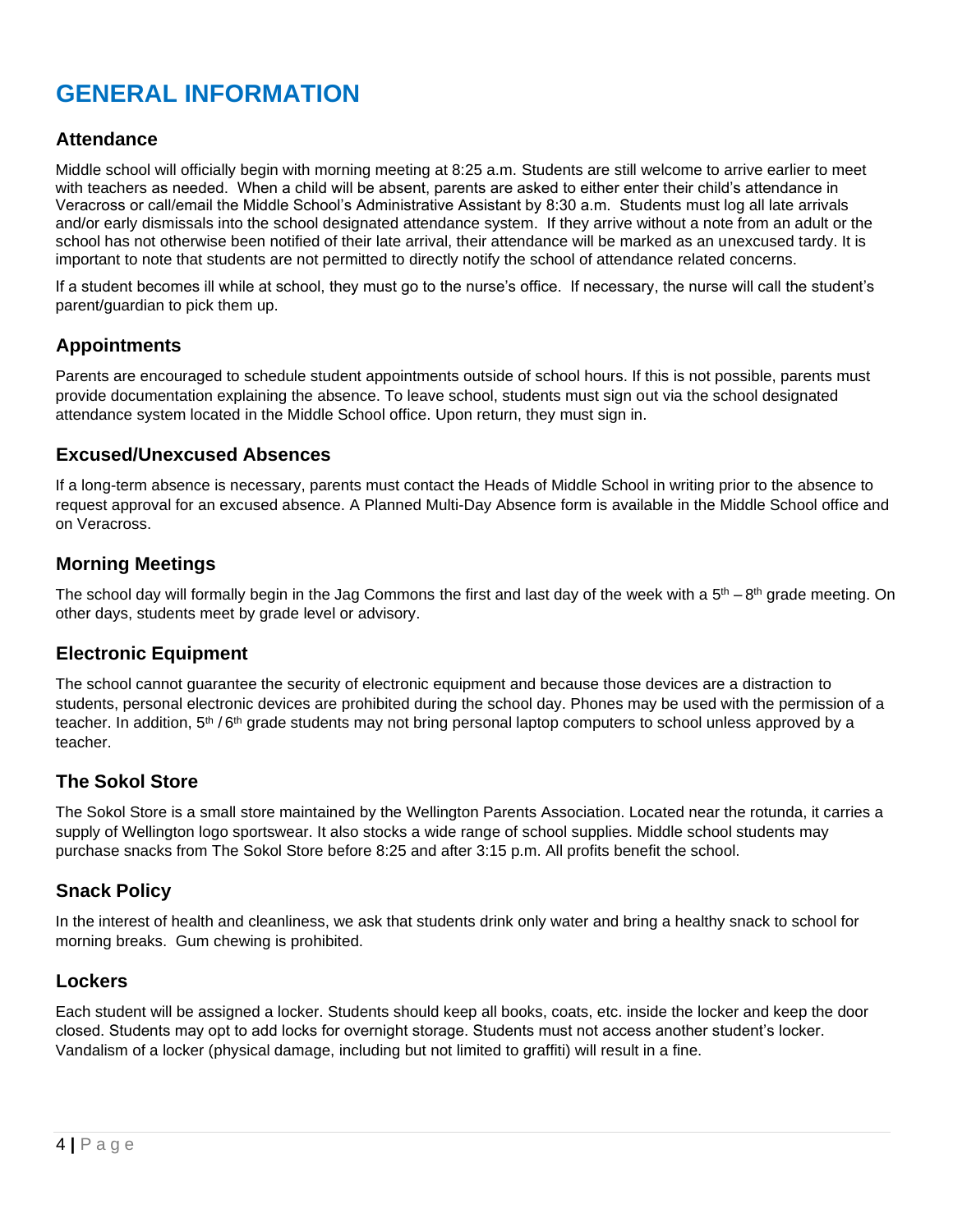# <span id="page-4-0"></span>**Lost and Found**

All clothing and personal items should be marked with the student's name. In the event that a labeled item is found, the item will be returned to the student; however, all unclaimed lost and found articles will be donated to a charity.

# <span id="page-4-1"></span>**Dress Down Days/Jag Fridays**

On the first Friday of every month (unless otherwise noted), students are excused from dress code regulations and may wear appropriate clothing that is in good repair. Other dress down days occur throughout the year at the discretion of the Heads of Middle School. (See dress code guidelines.)

# <span id="page-4-2"></span>**Advisory**

All students are assigned to a faculty member who serves as their advisor for the year. The common goals of advisory are the following:

- 1) To help students develop their maximum physical, emotional, social, and academic potential;
- 2) To foster a positive school environment for students and staff;
- 3) To enhance communication among students, peers, home, and school;
- 4) To provide opportunities for students to serve others through organized service projects.

If a parent is concerned about issues related to their child, they are encouraged to talk to the child's advisor. If there is a concern about a specific subject area, the parent should contact the teacher of that subject.

# <span id="page-4-3"></span>**School Nurse**

A full-time nurse is available on campus every day. If a student becomes sick, they must report to the nurse who will determine an appropriate action. If the nurse is unavailable, the student should report to the Middle School office. A student must obtain permission from their teacher to visit the nurse/Middle School office during class time.

State law mandates that medications be dispensed by a professional; therefore, if it is necessary to send medication to school, please send it in the original container, labeled for the student with brief directions. A permission form will be given to the student and must be signed by the parent and returned the next day. A student on long-term medications must also have a form signed by their physician. Students are not allowed to self-medicate.

# <span id="page-4-4"></span>**ACADEMICS**

# <span id="page-4-5"></span>**Homework**

Students complete assignments at different rates of speed so predicting completion time is difficult. General guidelines include  $5<sup>th</sup>$  grade students averaging 10 minutes in each subject;  $6<sup>th</sup>$  grade students averaging 15 minutes in each subject; and students in grades 7<sup>th</sup> and 8<sup>th</sup> averaging 20 minutes in each subject. Reading assignments, particularly in history and literature, may require additional time. Long-term projects will require advanced planning. Our intent is to give meaningful homework and not just busy work. Homework assignments may be accessed through Google Classroom and/or Veracross. Students are also encouraged to have a "homework buddy" in their classes who can give specific class expectations for a day that they are absent.

Teachers make every effort to encourage students to plan ahead and to pace themselves in completing projects. Homework will not be assigned over breaks; however, students are responsible for completing work by their due dates. Questions concerning homework or projects should be directed to the assigning teacher.

# <span id="page-4-6"></span>**The Abbott Family Learning Center**

The learning center has both a print and digital collection available for student use. Materials may be borrowed for four (4) weeks. The Wellington librarians are eager to assist students with their library needs.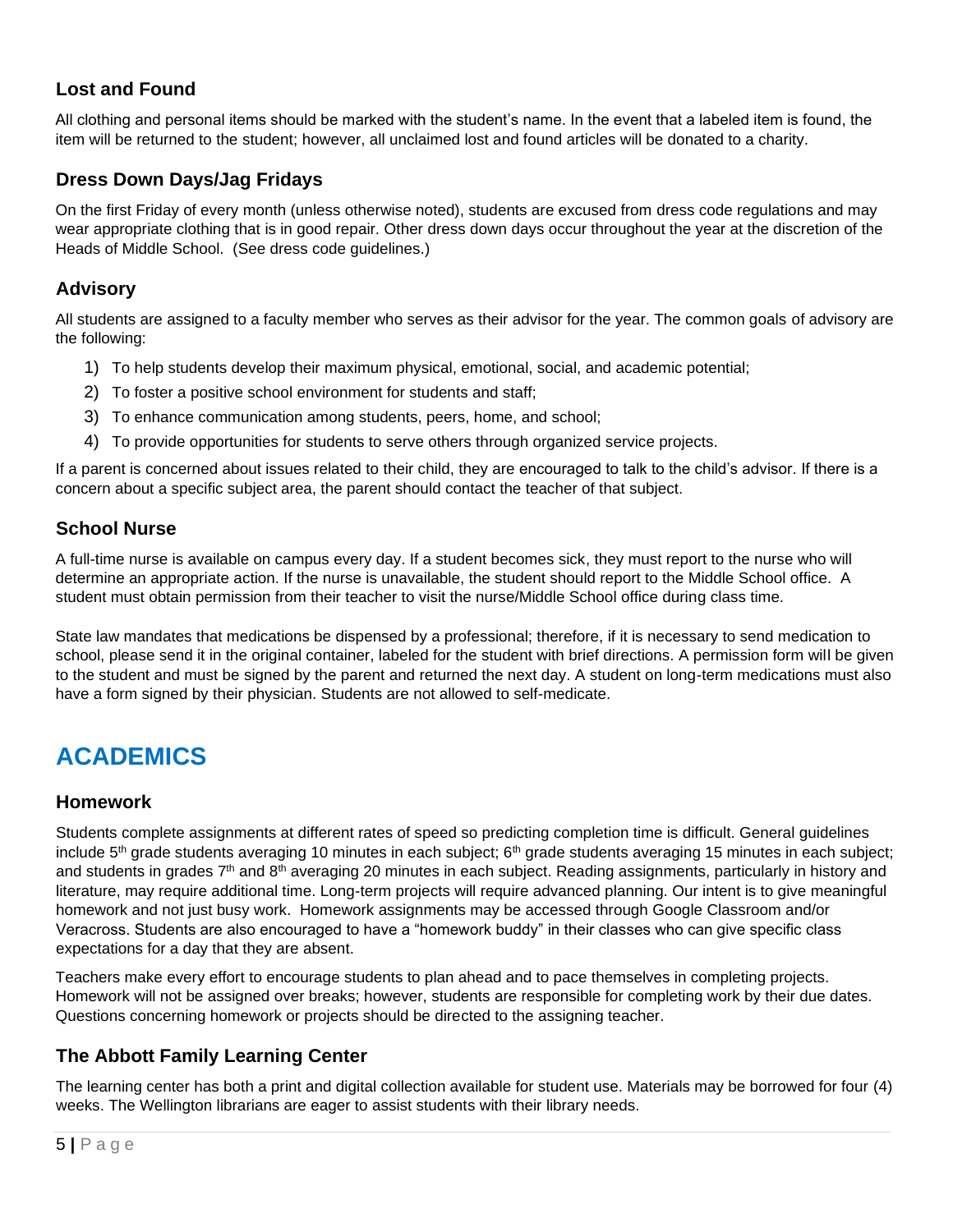# <span id="page-5-0"></span>**Extra Help**

Teachers are available to work with students before and after school and during supervised study. Students are encouraged to take advantage of additional help if they are having academic difficulty.

# <span id="page-5-1"></span>**Grade Reports**

All interim and trimester reports must be accessed through Veracross.

# <span id="page-5-2"></span>**Grading System**

Letter Grades

- **A** Superior
	- Outstanding achievement resulting from consistent, exceptional work.
- **B** Good
	- A level of achievement above average and of a consistent nature.
- **C** Satisfactory
	- Indicates average growth and sufficient mastery of subject matter to provide a foundation for further learning.
- **D** Marginal
	- Indicates questionable mastery of the subject and should be considered as an indicator of potential problem areas.
- **F** Failing
	- Indicates that the student is not attaining sufficient mastery of the subject for further growth.

# <span id="page-5-3"></span>**Willing Learner Metric**

At the middle and end of each trimester, middle school students in grades 5 - 8 will receive a rating based on this metric. The goal of the Willing Learner Metric [is](https://drive.google.com/file/d/0B1_8B79uoCqvV2RKRExaR05obHc/view) to promote reflection and ultimately, greater student engagement.

<span id="page-5-4"></span>Voracious Learner:A student who is actively engaged in class and brings energy and optimism to new learning, while being a positive presence in the classroom.

- Consistently participates productively
- Makes insightful, meaningful, and relevant comments (verbally or non-verbally)
- Makes connections
- Asks questions to deepen understanding
- Is helpful to peers and teachers
- Listens purposefully
- Is more focused on personal growth/knowledge rather than the letter grade
- Takes initiative

<span id="page-5-5"></span>Active LearnerA student who is proactive with their learning and with classroom responsibilities and seeks extra help voluntarily while approaching new learning opportunities with openness.

- Participates productively
- Is excited and open about new ideas/concepts
- Asks questions for clarification when needed
- Listens actively and respectfully
- Has a growth mindset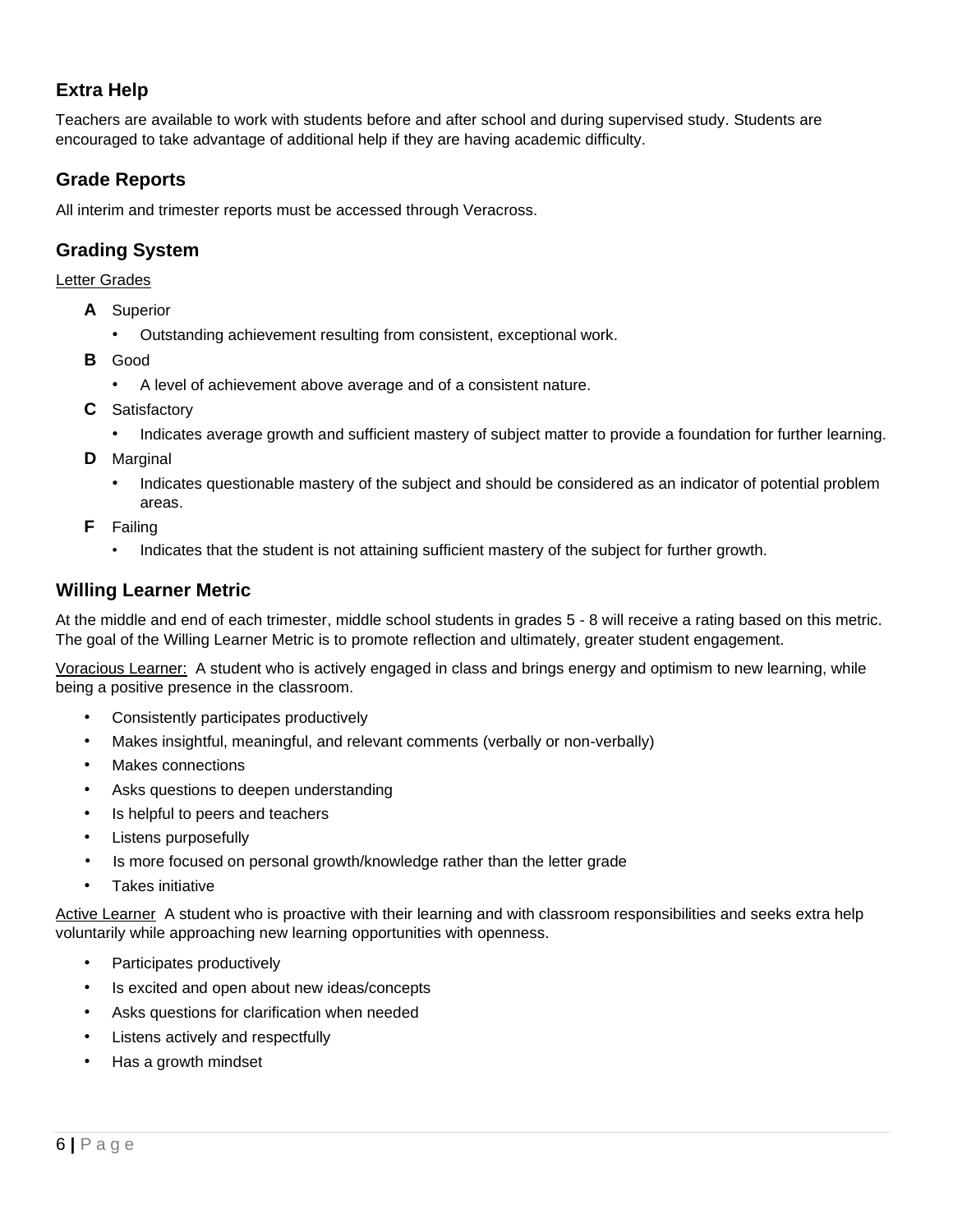<span id="page-6-0"></span>Willing Learner A student who is open to learning and generally completes assignments but may not seek extra help or challenge themselves to grow beyond meeting those fundamental classroom expectations.

- Understands student responsibility
- Participates occasionally
- Is a "safe" learner; does not typically take risks
- Accomplishes assigned tasks, but does not extend beyond those tasks

<span id="page-6-1"></span>Disengaged LearnerA student who is typically not contributing to the learning atmosphere voluntarily and is reluctantly productive, requiring specific prompting or direct guidance to engage with the material or complete assignments.

- Is consistently unprepared for class (in terms of materials, homework assignments, and test preparation)
- Is often off-task (or distracted) but not disruptive to others
- When called upon, is often not able to respond appropriately
- Completes tasks reluctantly

<span id="page-6-2"></span>Distracting Learner: A student who is sometimes negative or dismissive of learning activities and may have a negative impact on learning atmosphere and others' work.

- Often intentionally absent or tardy to class
- Disrupts others
- Is negative (through words, actions, etc.)
- Is unresponsive to teacher prompting/redirection

# <span id="page-6-3"></span>**Academic Watch**

Any student who earns two D grades or one F in one trimester will be placed on academic watch for a period of time to be determined by the Heads of Middle School and the Deans of Students. Every effort will be made to help the student improve. In the event that grades do not improve, the student's continued enrollment at Wellington will be reviewed.

# <span id="page-6-4"></span>**Behavioral Watch**

Students who consistently violate the school discipline policy will be placed on behavioral watch. In the event that behavior does not improve, the student's continued enrollment at Wellington will be reviewed.

# <span id="page-6-5"></span>**Physical Education**

All students must participate in the physical education program. In  $5<sup>th</sup>$  grade, the program is intramural in nature with emphasis on basic skill development. Grades 6, 7 and 8 participate in physical education and interscholastic sports.

Please reference the list below for appropriate physical education attire, which can be purchased at The Sokol Store. All clothing should be marked with the child's name.

#### Grades 5-8:

- Athletic shorts, any color, mid-thigh in length; sweatpants in cooler weather
- Wellington branded t-shirts in blue, white, or gray; sweatshirts in cooler weather
- Athletic shoes with non-marking soles
- All general policies apply

The same guidelines for dress down days apply (i.e., shorts must be of appropriate length, clothing must fit correctly, no ripped or torn clothing, etc.).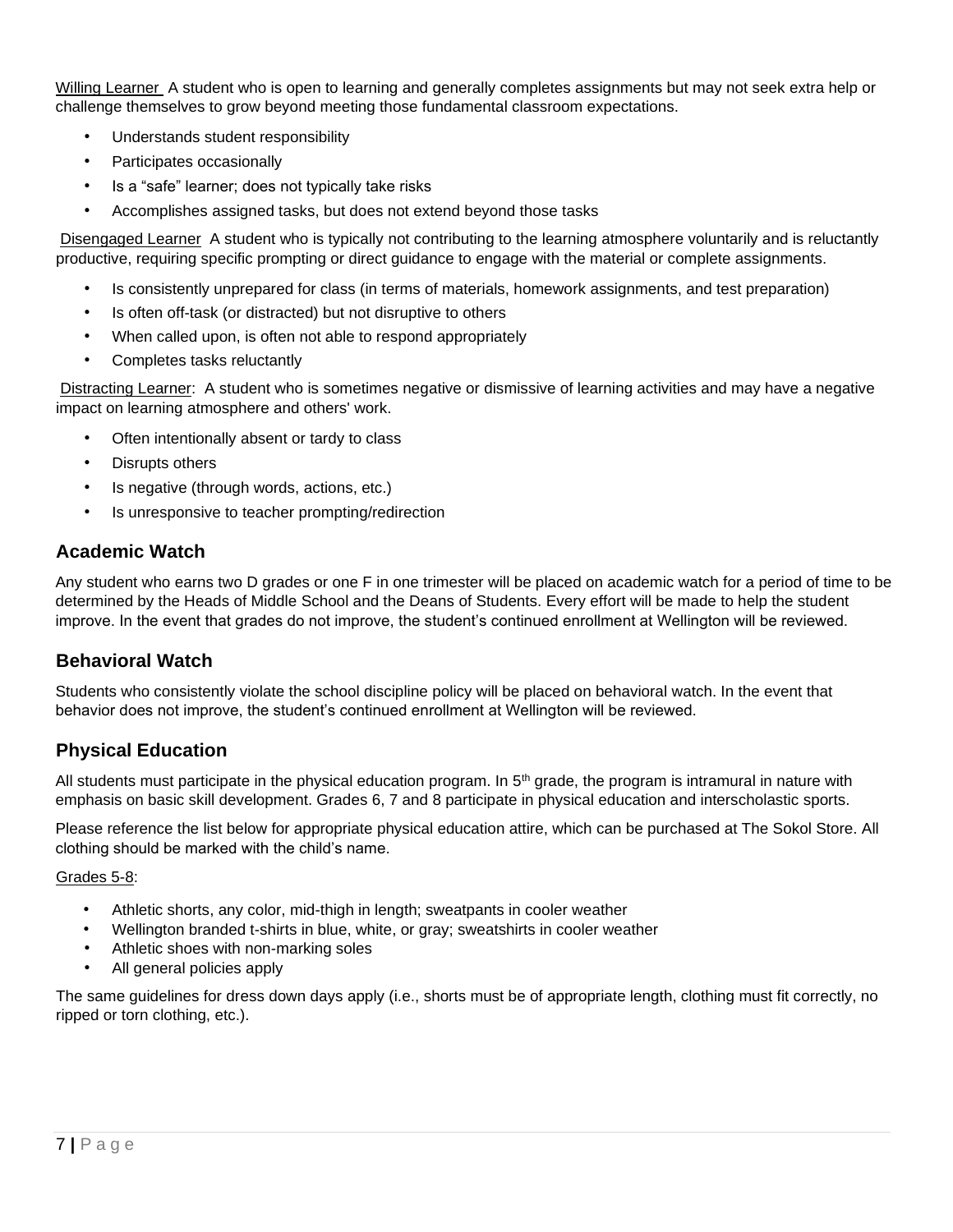# <span id="page-7-0"></span>**DISCIPLINE**

# <span id="page-7-1"></span>**Code of Conduct: Discipline Policy**

#### <span id="page-7-2"></span>**RESPONSIBILITIES**

Wellington students are expected to demonstrate responsibility in the following areas:

- Responsibility for their time
- Responsibility for their belongings
- Responsibility for their words
- Responsibility for their actions

#### <span id="page-7-3"></span>MS Truths

- Take care of your business
- Be kind
- Be safe
- Honesty is everything

If students maintain their responsibilities, their time in the middle school will be productive and positive. We, as a faculty, are committed to helping students as they work toward self-improvement. As a community, parents and faculty must work together to build a responsible environment thereby upholding the mission, policies, and consequences by which we function.

In the middle school, we have disciplinary guidelines in place for inappropriate behavior. Since each situation is unique, these consequences serve as guidelines for us, and we use them as a means to hold students accountable for their actions while helping them learn from their misbehavior.

The Middle School Discipline Policy:

- strengthens students and builds character.
- is a way of teaching personal and social responsibility.
- is an approach that builds and improves relationships.
- provides students with a restorative justice option.
- is a proactive process that provides students with a voice and choice.

<span id="page-7-4"></span>Level I action that may lead to a concern or reflection:

- Rudeness
- Gum chewing/snack policy violation
- Dress code violation
- Class disruption
- Hall disturbance
- Playing games/using social networks on Chromebooks/Netbooks without permission
- Insubordination (e.g., multiple warnings about gum-chewing/dress code violation)
- Intentional abuse or neglect of school property
- Disrespect/Defiance/Incivility to students and faculty (through inappropriate words or body language)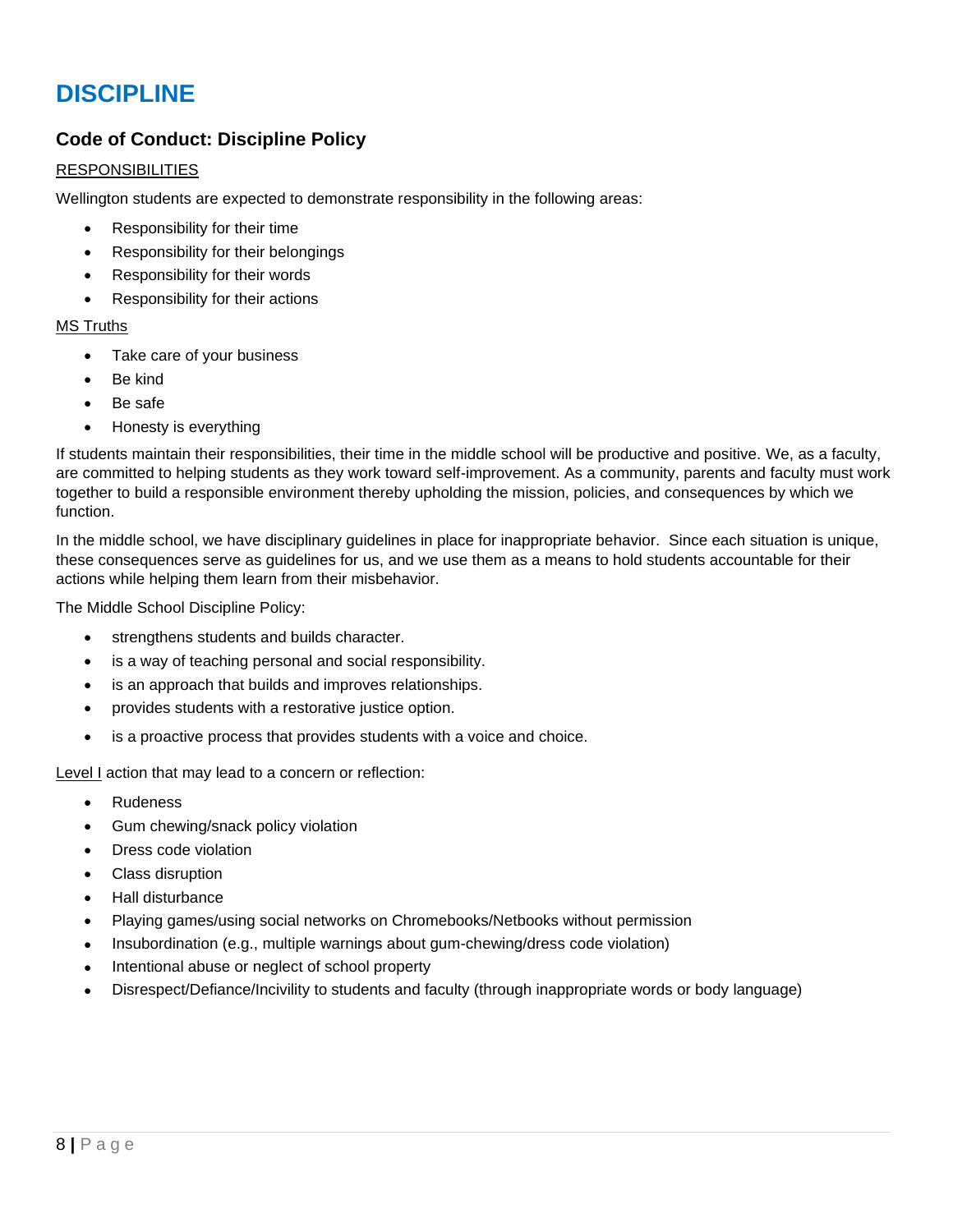The student and teacher will discuss the student's behavior and why a concern or reflection has been issued. Reflections require the student to reflect on their behavior in writing. After the student completes a reflection, follow up with the teacher will occur.

- One or two reflections Follow up with student and teacher
- Three reflections Follow up with student, peer council and dean; parents informed
- Four or Five reflections Follow up with student, peer council, dean and advisor; parents informed

<span id="page-8-0"></span>Level II actions that may lead to a reflection with peer council, and/or the dean and parents informed:

- Kicking/Pushing/Other aggressive physical contact
- Bus disruption
- Field trip misbehavior
- Failure to be under supervision
- Taking materials without specific permission
- Improper sexual comments or actions
- Profanity and inappropriate gesturing
- Disrespect towards classmates
- Intentional abuse, misuse, or neglect of school-issued Chromebooks or other school property

<span id="page-8-1"></span>Level III actions that may lead to a suspension or expulsion and/or parents informed:

- Repeated offenses
- Skipping class or a scheduled activity
- **Fighting**
- Bullying words and/or actions, spitting, etc. (even in jest)
- Hazing
- Disrespect toward staff or faculty members
- Property damage
- Computer abuse (going to inappropriate chat rooms, web sites, sending vulgar emails, etc.)
- Gambling
- **Cheating**
- **Lying**
- Plagiarism
- Theft
- Sexual misconduct
- Use of drugs or alcohol (See Alcohol and Other Drugs (AOD) policy)

If a student repeatedly violates the rules or if their misconduct is severe in nature, they will be suspended for a period of time. In most cases involving a suspension, a conference with the Heads of Middle School and/or Dean must be held prior to a student's return.

Suspension may be served in or out of school, depending on the decision reached by the administrative team. Threats, overt violent acts, or excessive harassment may result in a suspension with a return to school pending documentation of a risk assessment from an outside mental health professional. Comments about harming others or oneself (even in jest) will be taken seriously, and the student may be asked to remain home until a risk assessment can be made.

Note: The absence of a specific behavior from these lists does not mean the absence of consequences. The school reserves the right to discipline in response to any behavior deemed unsafe, unethical, inappropriate, or contrary to the mission of the institution or good practice.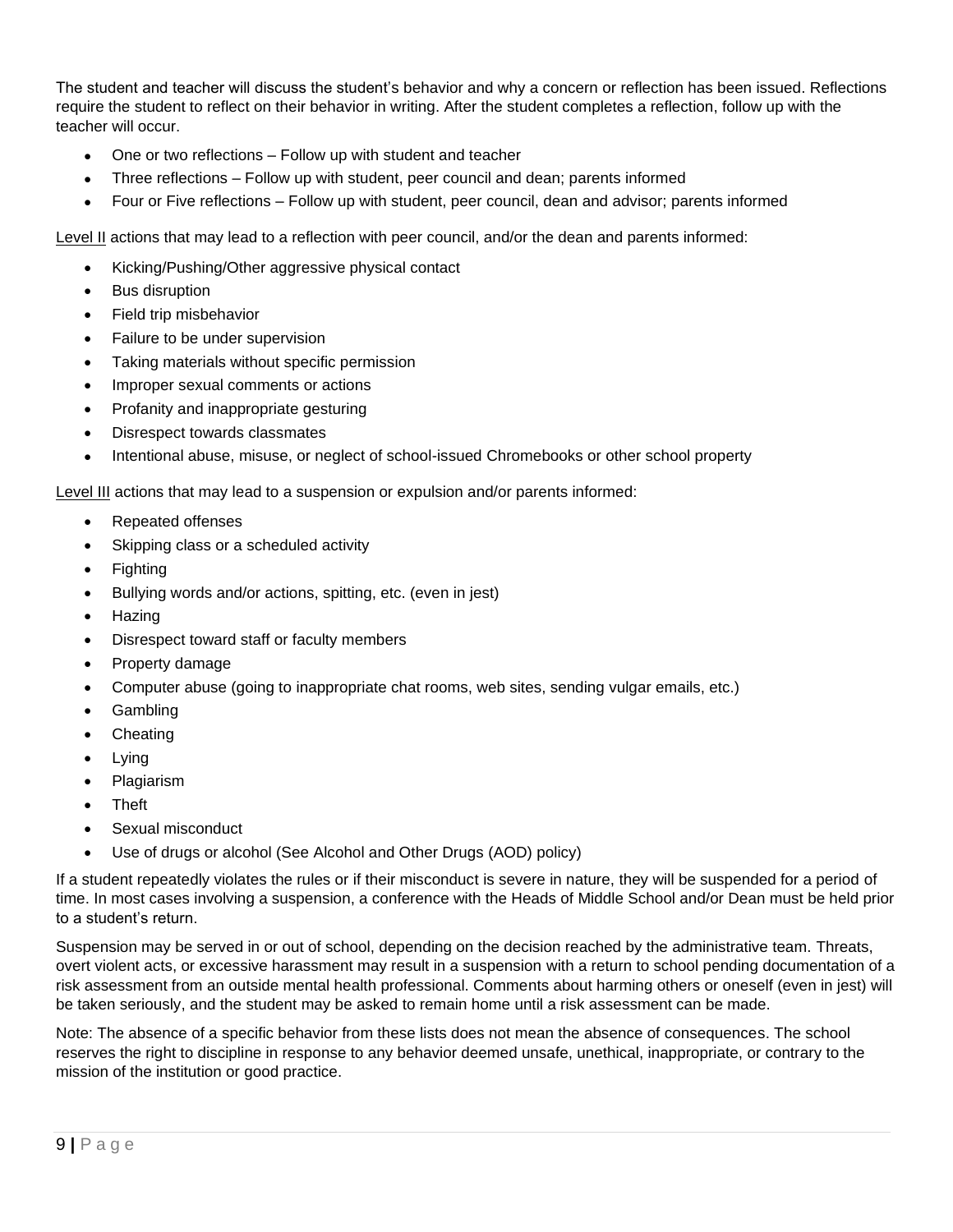# <span id="page-9-0"></span>**MS Dress Code**

The intent of the dress code is to help establish and maintain an inclusive school environment, conducive to learning. By maintaining basic guidelines and standards, more of each student's cognitive energy can go toward new academic challenges and social emotional growth, rather than their daily outfit choices. We think that is a good thing!

#### Shirts/Sweatshirts/Sweaters/Fleeces

- Students may wear any Wellington-branded shirt/sweatshirt/sweater/fleece in blue, white, or gray. No other colors, even if purchased at The Sokol Store or athletic team stores.
- All non-Wellington sweatshirts/hoodies/ sweaters/fleece need to be solid color in navy blue, white or light gray. Tshirts must be navy. Polos can be white or navy. Small non-Wellington clothing brand logos are permitted.

#### Footwear

- Footwear must be reasonably clean, in good repair, grip feet, and allow for easy movement.
- No crocs, soccer slides, flip flops, etc.
- Classes may require a specific shoe (e.g., science labs).

#### **Shorts**

- Tan or navy, no cargo or denim.
- Mid-thigh in length.

#### Skirts/Skorts

- MacEwen plaid\* and mid-thigh in length.
- Tights/leggings/jeggings (not sweatpants) may be worn under skirt.

#### Pants

- Tan or navy, no cargo or denim.
- No jeggings/leggings/sweatpants.

#### **Athletic Dress**

• Athletes are encouraged to promote home games and post-season tournament games by wearing their athletic uniform, team shirt, or dressy casual attire. All general policies apply.

#### **Dress Down**

- Any graphics or messaging must be school appropriate.
- Jag Friday is the first Friday of each month. Students may dress down or wear the school dress code.

#### **General Policies**

- Student clothing must fit properly.
- Tops must cover shoulders, collarbone, and midriff.
- Clothing must be free of rips and tears.
- Hats are not permitted.
- School reserves the right to ask students to remove piercings and to cover tattoos at any time deemed necessary.

#### **Physical Education Classes**

- Athletic shorts, any color, mid-thigh in length; sweatpants in cooler weather.
- Wellington branded t-shirt in blue, white, or gray; sweatshirts in cooler weather.
- Athletic shoes with non-marking soles.
- All general policies apply.

#### **Wellington Items may be found at:**

- The Sokol Store [order online](https://wellingtonschool.square.site/)
- WPA Pre-Loved Apparel Sales

#### **\*Skirt/Skort may be found at:**

- Educational Apparel (www.educationalapparel.com)
- Schoolbelles (www.schoolbelles.com)
- School Closet & School Days [\(www.schoolcloset.com\)](http://www.schoolcloset.com/)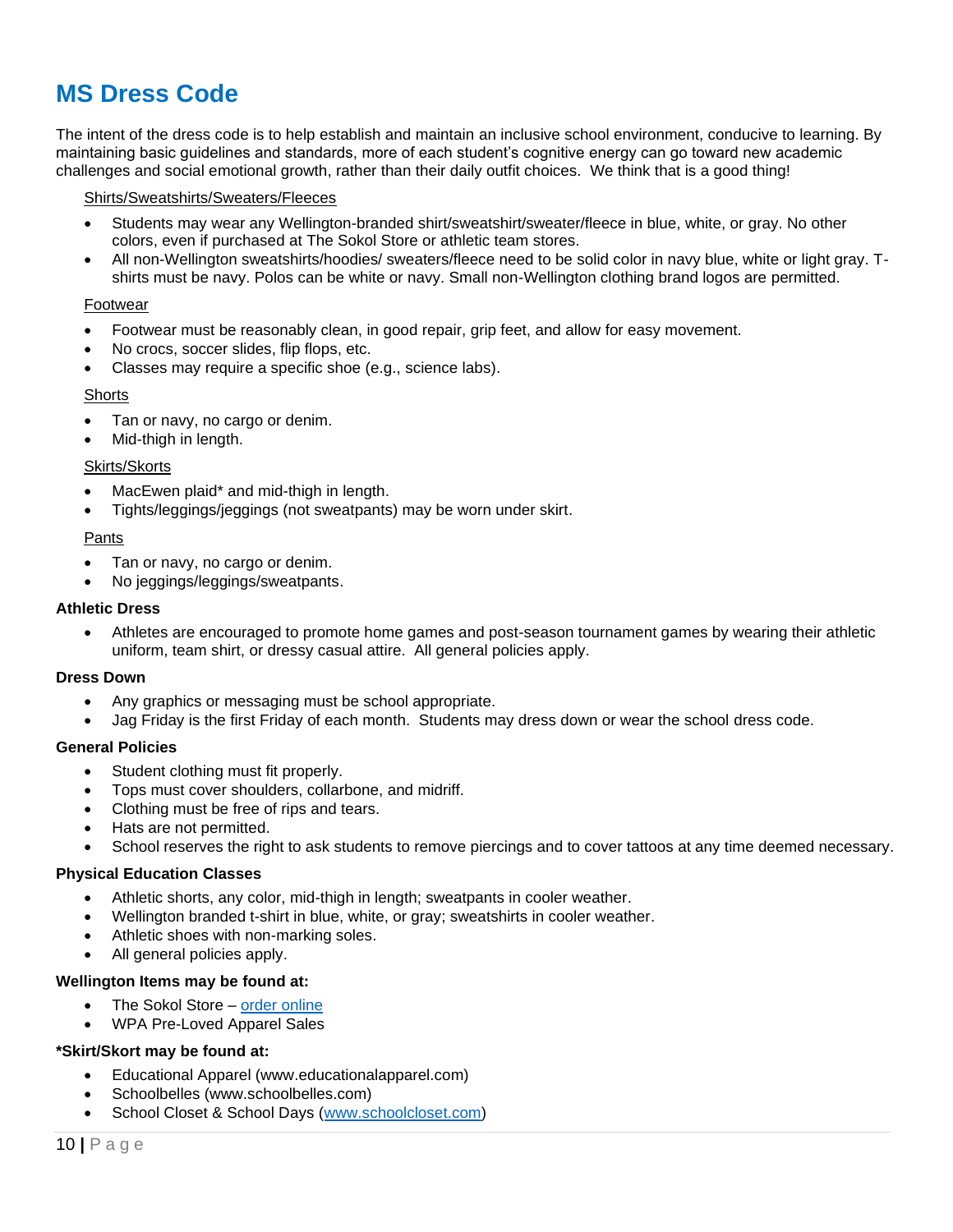# <span id="page-10-0"></span>**TECHNOLOGY**

# **Chromebooks (Grades 5 and 6)**

The Wellington School currently provides Chromebooks at no cost to students in Grades 5 and 6. Google Apps for Education (GAFE) is used heavily for documents, spreadsheets and presentations in the Middle School in most of the students' classes. GAFE allows a student to complete homework at home on any device with internet access without needing specific software or operating systems. Chromebooks must be kept on the school premises at all times and are to be returned to the locked cart by 3:30 p.m. on a daily basis. Personal electronic devices are not permitted during the school day without a teacher's permission.  All students must provide headphones or earbuds for use with the Chromebooks.

# **Bring Your Own Device (BYOD) Program (Grades 7 and 8)**

The Bring Your Own Device (BYOD) program allows students and families to express personal choice in device selection. Our minimum device specifications are changing to reflect the growing use of more sophisticated software by our  $7<sup>th</sup>$  and  $8<sup>th</sup>$  graders. Many students are now exploring Adobe Creative Cloud applications that go well beyond the Chromebooks. The new specifications for devices listed below also aligns the  $7<sup>th</sup>$  and  $8<sup>th</sup>$  grade BYOD program with the  $9<sup>th</sup>$ through  $12<sup>th</sup>$  grade program. All students must provide headphones or earbuds for use at school.

• Fall 2022:

7<sup>th</sup> grade students are required to bring a laptop to school. The laptop must run either the Microsoft Windows or the Apple OSX operating system. This change is being made to align the  $7<sup>th</sup>$  and  $8<sup>th</sup>$  grade program with the  $9<sup>th</sup>$ through 12<sup>th</sup> grade program. Moderately priced laptops are perfectly acceptable.

8th grade students are included under the old Chromebook policy and may elect to bring an existing Chromebook or laptop to school. Note, if you are purchasing a new computer for an 8th grade student, you should ensure it meets the newer Windows or OSX requirement.

• 2023-2024 School Year Onward:

All  $7<sup>th</sup>$  and  $8<sup>th</sup>$  grade students are required to bring a laptop to school. The laptop must run either the Microsoft Windows or the Apple OSX operating system. This change is being made to align the  $7<sup>th</sup>$  and  $8<sup>th</sup>$  grade program with the  $9<sup>th</sup>$  through 12<sup>th</sup> grade program. Moderately priced laptops are perfectly acceptable.

# <span id="page-10-1"></span>**EXTRACURRICULAR ACTIVITIES**

# <span id="page-10-2"></span>**Participation in After School Activities**

In order to participate in extracurricular activities such as athletic practices or contests, musical and dramatic performances or rehearsals, or other school programs, a student must be present by 9 a.m. Exceptions will be made for doctor's appointments (with documented doctor's note) and family emergencies. Students must be picked up immediately following the activity or they will be sent to Aftercare.

# <span id="page-10-3"></span>**Middle School Jaguar Athletics**

The main goal of the athletic program at Wellington is to promote the physical, mental, and social growth and development of our athletes. Participation on a Wellington sports team should provide an opportunity for our athletes not only to improve their athletic skills, but also life skills that will benefit them outside of sports.

Students subject to disciplinary action affecting their practice/game schedule will have limited participation in the subsequent game.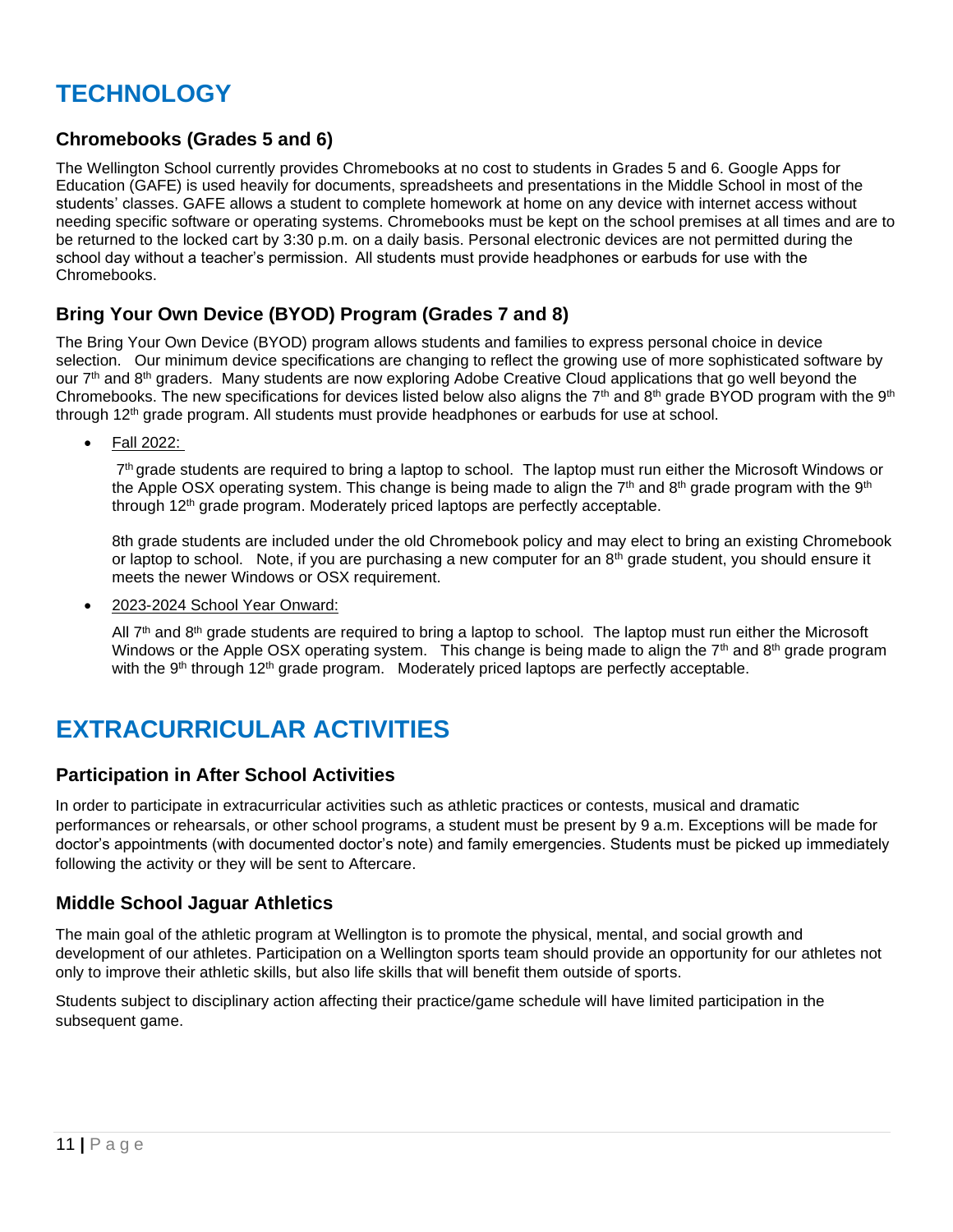<span id="page-11-0"></span>Middle School team options (subject to change):

## Fall:

- Cross Country (boys and girls)
- Golf (boys and girls)
- Tennis (girls)
- Soccer (girls and boys)

## <span id="page-11-1"></span>Winter:

- Basketball (girls and boys)
- Swimming (girls and boys)

## <span id="page-11-2"></span>Spring:

- Lacrosse (girls)
- Baseball (boys)
- Tennis (boys)
- Softball (girls)
- Track and Field (girls and boys)

Participation is a privilege, and students must maintain good academic and disciplinary standing to participate.

# <span id="page-11-3"></span>**Social Events/Dances**

Throughout the year  $7<sup>th</sup>$  and  $8<sup>th</sup>$  grade students will have opportunities to attend social events and dances at The Wellington School, Columbus School for Girls, and Columbus Academy (7-9:00 p.m.). Faculty chaperones will attend each dance.

Once a student arrives at a school function, they must remain at the event until it has concluded or until the student is picked-up by a parent. Any student who behaves in a manner which could cause harm to themselves, other students or property will be removed from the event. Any student who appears to be under the influence of any mind-altering substance will be taken aside to wait for a parent to come and get them. They will also face disciplinary action, as outlined in the Alcohol and Other Drugs (AOD) Policy section of the Student Policy Handbook. Students are expected to behave in an appropriate manner.

# <span id="page-11-4"></span>**AFTER SCHOOL STRUCTURE**

# <span id="page-11-5"></span>**Description**

Students in grades 5-8 are given the privilege of a supervised after school structure that provides safety and a relaxed time for those who need to stay at Wellington after the school day ends. Middle School Supervision hours are from 3:30 -6 p.m.

# <span id="page-11-6"></span>**Structure**

#### <span id="page-11-7"></span>Aftercare

All students who remain after school will check in with Aftercare teachers at the end of the school day at a designated area. The students will begin Aftercare with a small snack and recess time. Afterwards, they will head to a classroom for supervision and light homework help. The cost of Aftercare is \$10 per day.

Students must sign-in by 3:30 p.m. to Middle School Supervision. They will be required to sign in and out each time they leave the area.

Parents who arrive after 6 p.m. to pick up their child will be assessed a \$15 fee for each 15-minute increment that they arrive late. Repeated late pick-ups may result in the student's suspension from Middle School Supervision.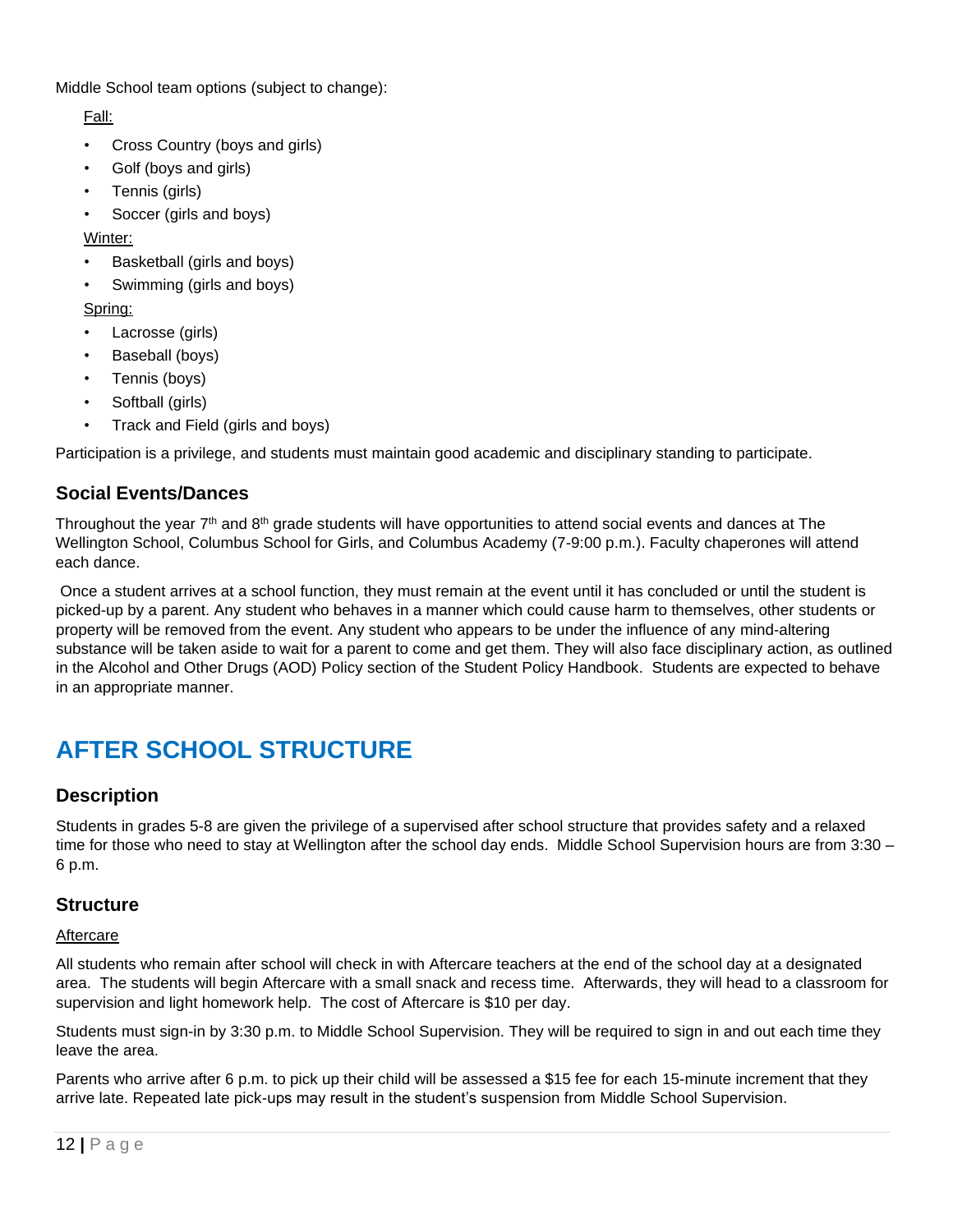# <span id="page-12-0"></span>**Discipline (After School)**

#### <span id="page-12-1"></span>Parent Notification

- Disrespect or incivility to students or faculty (through inappropriate words or body language)
- Abuse or neglect of school property
- Failure to be under supervision
- Inappropriate use of social networking sites and/or games

After one or two warnings (dependent upon the severity of the misconduct), parents will be called to inform them of their child's infraction(s). The Dean of Middle School will be advised of the discipline issue as well as the parent notification.

#### <span id="page-12-2"></span>Suspension from Middle School Supervision

If a student continues to engage in inappropriate behavior after repeated warnings and discussion with parents, the Dean of Middle School, the Heads of Middle School (if deemed necessary), and the Aftercare Director will determine whether to suspend the student from Aftercare/Middle School Supervision.

# <span id="page-12-3"></span>**MIDDLE SCHOOL CONTACTS**

| <b>Attendance/Forms</b>                                    |                                                  |                                         |  |  |
|------------------------------------------------------------|--------------------------------------------------|-----------------------------------------|--|--|
| Attendance Notifications, Forms,<br>Planned Absences, etc. | Brenda Porter, Middle School Admin.<br>Assistant | (614) 324-1659<br>porter@wellington.org |  |  |
| <b>Curriculum</b>                                          |                                                  |                                         |  |  |

Teachers' email addresses are generally (lastname)@wellington.org. Email communications typically receive the timeliest response; however, if a response is not received within 24 hours, please contact Coheads of Middle School. If you are unsure of the email address, please contact Brenda Porter.

| Scheduling                                           | Cristen Geary, Cohead for<br>Academics | (614) 754-4259<br>geary@wellington.org |  |  |
|------------------------------------------------------|----------------------------------------|----------------------------------------|--|--|
| <b>Student Life</b>                                  |                                        |                                        |  |  |
| <b>Disciplinary Concerns</b>                         | Middle School Dean of Students         |                                        |  |  |
| <b>Guidance</b>                                      |                                        |                                        |  |  |
| <b>Student Support and Guidance</b>                  | Emily Crema, Counselor                 | (614) 324.8895<br>crema@wellington.org |  |  |
| <b>Inquiries</b>                                     |                                        |                                        |  |  |
| <b>Student Progress, Student Concerns</b>            | Advisor                                | (lastname)@wellington.org              |  |  |
| Specific Classroom Concern                           | Classroom Teacher                      | (lastname)@wellington.org              |  |  |
| <b>Broad Division Issues, Unresolved</b><br>Concerns | Lissa Wade, Cohead for Student Life    | (614) 884.4498<br>wade@wellington.org  |  |  |